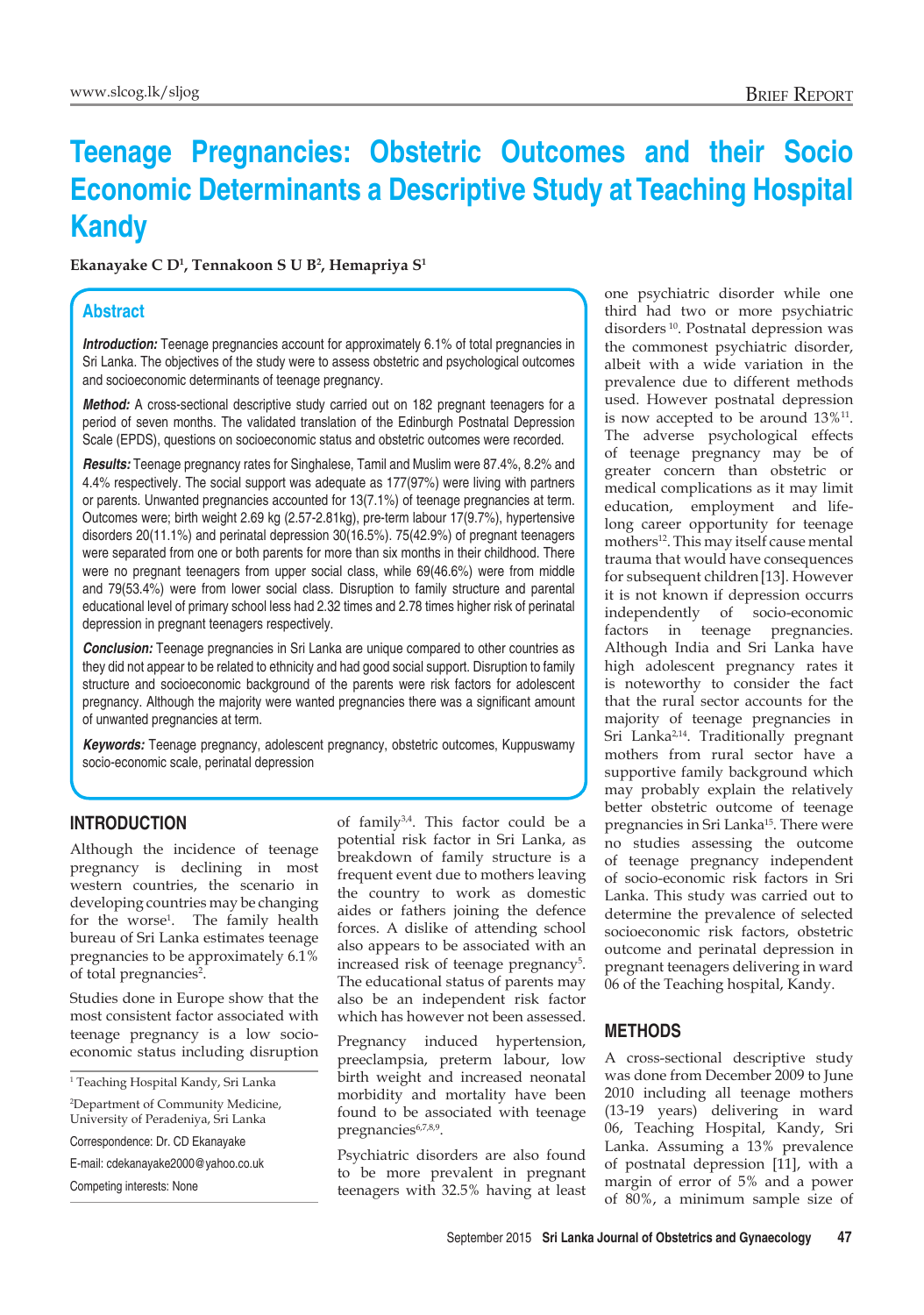174 was calculated. Eligible patients were briefed on the study by the principal investigator and informed written consent was obtained. Data was collected using a questionnaire on day one after delivery. Assistance was given by ward staff only for patients who were unable to complete the questionnaire on their own. Information related to obstetric outcome of the pregnancy were recorded by the principal investigator after reviewing medical records of the patients.

Hypertensive disorders in Pregnancy was diagnosed based on the International Society for the Study of Hypertension in Pregnancy (ISSHP) classification<sup>16</sup>. Vaginal, instrumental, caesarean section were considered as the modes of delivery. Low birth weight was considered as a birth weight less than 2.5 kg. Pre-term birth was taken as delivery of a baby <37 weeks completed pregnancy. Edinburgh Postnatal Depression Scale

(EPDS) which is an accepted screening tool for 'perinatal depression' was used on day one after delivery<sup>17</sup>. The validated Sinhala and Tamil translations of the EPDS were used for this purpose and a score of nine or more was considered as screening test positive for perinatal depression<sup>18,19</sup>.

Disruption to family structure was considered in 3 categories; those who lived with both parents, those who lived with only one parent for more than 6 months or those who did not live with any parent for more than 6 months in their childhood. The educational status of both the mother and father were obtained, and whichever that was higher was considered as the educational level of the parents. The educational level of subjects were also obtained. Categorization of the educational status was based on the updated 'Kuppuswamy' socioeconomic scale  $[Table 01]^{20}$ . The occupational status of parents, partner and patient were obtained. Categorization of the occupation was also based on the updated 'Kuppuswamy' socioeconomic scale [Table 01]<sup>20</sup>. The parental occupational status was the higher level of occupation in either the mother or father. The categorization of monthly income was also based on the updated 'Kuppuswamy' socioeconomic scale20. It was adjusted for a Sri Lankan scenario by multiplying the income categories by the Purchasing Power Parity (PPP) ratio between Sri Lanka and India at the time of the study [Table 01]<sup>21</sup>. Categorization into socioeconomic class was based on parental parameters; combined parental income, occupation and level of education using the 'Kuppuswamy' socioeconomic class scale [Table I]<sup>20</sup>. Ethical approval was obtained from the Ethical Review Committee of the Faculty of Medicine, Peradeniya, Sri Lanka.

| Table I - Kuppuswamy socioeconomic class scale as applied to Sri Lanka |  |  |
|------------------------------------------------------------------------|--|--|
|                                                                        |  |  |

| <b>Educational status</b>               |                | Occupation        |       | Monthly income     |       |
|-----------------------------------------|----------------|-------------------|-------|--------------------|-------|
|                                         | Score          |                   | Score | Rupees*            | Score |
| Illiterate                              |                | Unemployed        |       | $< 2506 / =$       |       |
| $\geq$ Primary-middlet                  | $\overline{2}$ | Unskilled         | 2     | $2506 - 7515/ =$   | 2     |
| $\geq$ Middle -pre secondary $\ddagger$ | 3              | Semi-skilled      | 3     | $>7515-12526/=$    | 3     |
| Pre secondary                           | 4              | Skilled           | 4     | $>12526 - 18744/$  | 4     |
| Secondary                               | 5              | Technical         | 5     | $>18744 - 25055/=$ | 6     |
| Post-graduate                           | 6              | Semi-professional | 6     | >25055-50109       | 10    |
| Honours                                 | 7              | Professional      | 10    | >50109             | 12    |

\*The income categories in India were multiplied by the ratio of PPP difference between India and Sri Lanka. The PPP for India was 2.16 while it was 5.53 for Sri Lanka at the time of the study. Therefore the income categories for Sri Lanka were 2.56 times the Indian income categories. The above mentioned values were for Sri Lanka.

†Represents primary school up to middle school

‡Represents middle school up to pre secondary

*Interpretation of Socioeconomic classes by score; 26-29 upper, 16-25 upper middle, 11-15 lower middle, 5-10 upper lower and <5 lower class respectively.*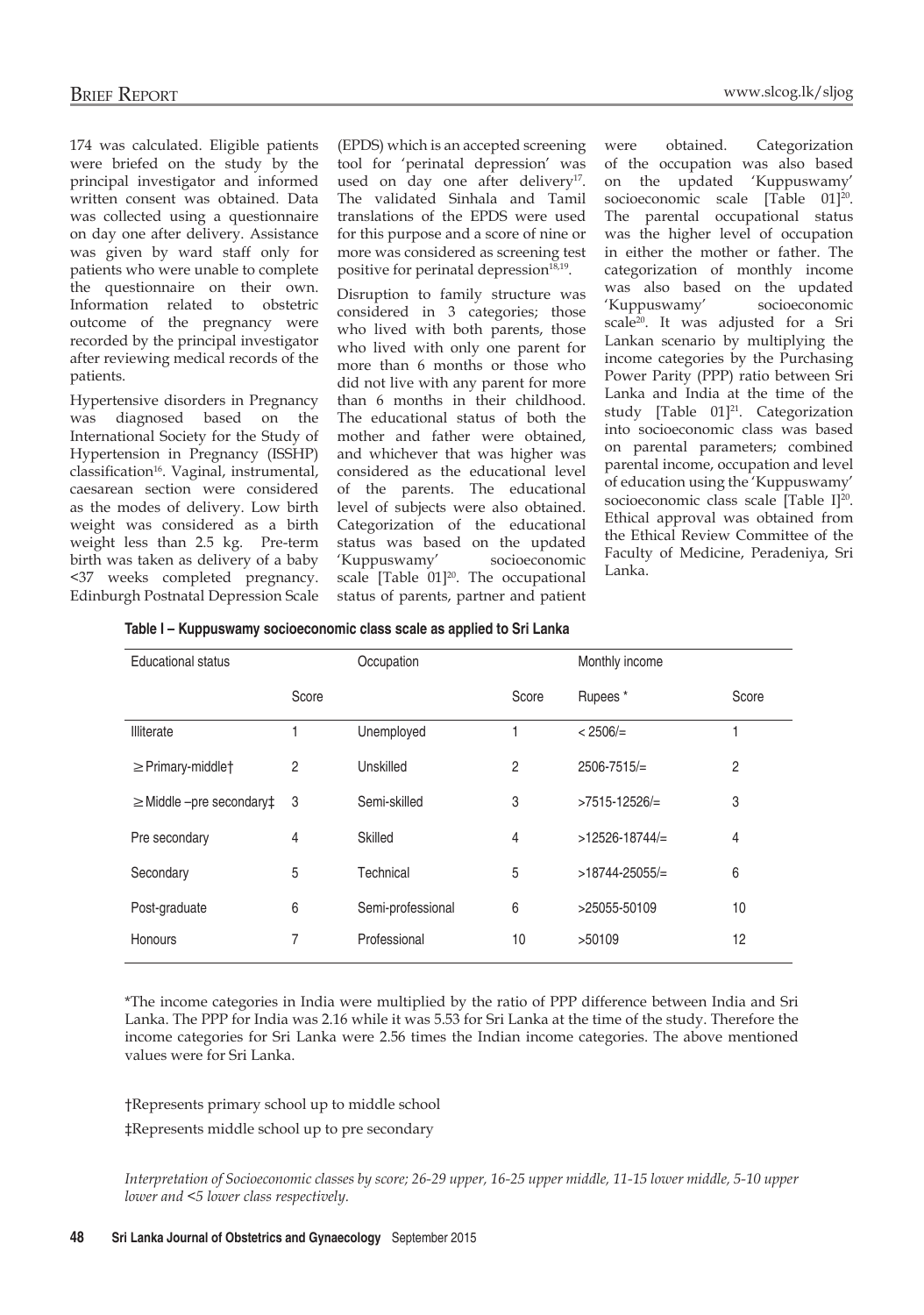**Table II - The basic characteristics of subjects (n=182)**

| Age                           | n           | Percentage % |
|-------------------------------|-------------|--------------|
| <17 years                     | 15          | 8.2%         |
| $\geq$ 17 years               | 167         | 91.8%        |
| Mean age                      | 18.1        |              |
| Range                         | $(15-19)$   |              |
| 95% CI                        | $(18-18.2)$ |              |
| Ethnicity                     |             |              |
| Sinhalese                     | 159         | 87.4%        |
| Tamil                         | 15          | 8.2%         |
| Muslim                        | 8           | 4.4%         |
| Background                    |             |              |
| Living with partner           | 93          | 51.1%        |
| Living with parents           | 84          | 46.2%        |
| Living alone                  | 5           | 2.7%         |
| Pregnancy                     |             |              |
| Planned                       | 73          | 40.2%        |
| Unplanned but wanted          | 96          | 52.7%        |
| Unwanted                      | 13          | 7.1%         |
| Educational status of patient |             |              |
| Illiterate                    | 16          | 8.8%         |
| >Primary - middle school      | 38          | 20.9%        |
| >Middle school - secondary    | 128         | 70.3%        |

#### **Table III - Obstetric outcomes**

|                               | n   | Percentage % | (95% CI)            |
|-------------------------------|-----|--------------|---------------------|
| Mode of delivery              |     |              |                     |
| Vaginal                       | 124 | 68.1%        | $(63.5 - 72.7%)$    |
| Instrumental                  | 12  | 6.6%         | $(2.9 - 10.3\%)$    |
| Caesarean section             | 46  | 25.3%        | $(19-31.6%)$        |
| Birth weight *                |     |              |                     |
| Mean (kg)                     |     |              | $2.69(2.57 - 2.81)$ |
| <2.5 kg                       | 46  | 25.8%        |                     |
| Pre-term labour **            | 17  | $9.7\%$      | $(5.3 - 14.1\%)$    |
| Hypertension in pregnancy *** |     |              |                     |
| None                          | 159 | 88.8%        | $(84.2 - 93.4\%)$   |
| Hypertension only             | 18  | 10.1%        | $(5.7 - 14.5%)$     |
| Pre-eclampsia + eclampsia     | 2   | 1.1%         | $(-0.4 - 2.6%)$     |

\* Birth weight was available in 178 cases

\*\*data regarding pre-term labour was in available in 175 cases

\*\*\* data regarding hypertension in pregnancy was available in 179 cases

### **Results**

A total of 182 pregnant teenagers were included in the study. Patients in the sample ranged from 15 to 19 years. The mean age was 18.1 years (18.0- 18.2). Majority (87.4%) of the sample were Sinhalese by ethnicity. 97% were either living with their partner or parents. Planned pregnancies accounted for 40.2% while 52.7% were unplanned but wanted pregnancies. There were no subjects who studied beyond secondary school (Table 01).

There were 30 patients (16.5%) who tested positive for peri-partum depression. The birth weight was 2.69 kg (2.57-2.81). Pre-term labour and hypertensive disorders were found in 17 (9.7%) and 20 (11.2%) of patients respectively (Table III).

On consideration of disruption to family structure, 5 patients did not live with their biological parents while another 70 lived with only one parent for more than 6 months during their childhood (Table IV).

Educational status was regrouped in to two main groups; less than middle school and middle school or more. (Table IV). Occupational status of parents was regrouped in to two main groups; unemployed and unskilled in one group and the other being semiskilled or more (Table IV). Parental monthly income was regrouped in to 2 main groups; less than Rs.7515 and more than Rs.7515 (Table IV). Categorization in to socioeconomic classes showed that 79 belonged to the lower class while 69 belonged to the lower middle class. There were none in the upper middle or upper classes (Table IV).

Teenage mothers who had been separated from one or both parents for more than 6 months in at some point in their childhood appeared to have a 2.32 times higher risk of having perinatal depression compared to other teenage mothers who were not separated from their parents (Table V). Patients of parents who were educated up to primary school or less had a 2.78 times higher risk of perinatal depression compared to patients whose parents were educated up to or above middle school level. The occupational status, total monthly income, socioeconomic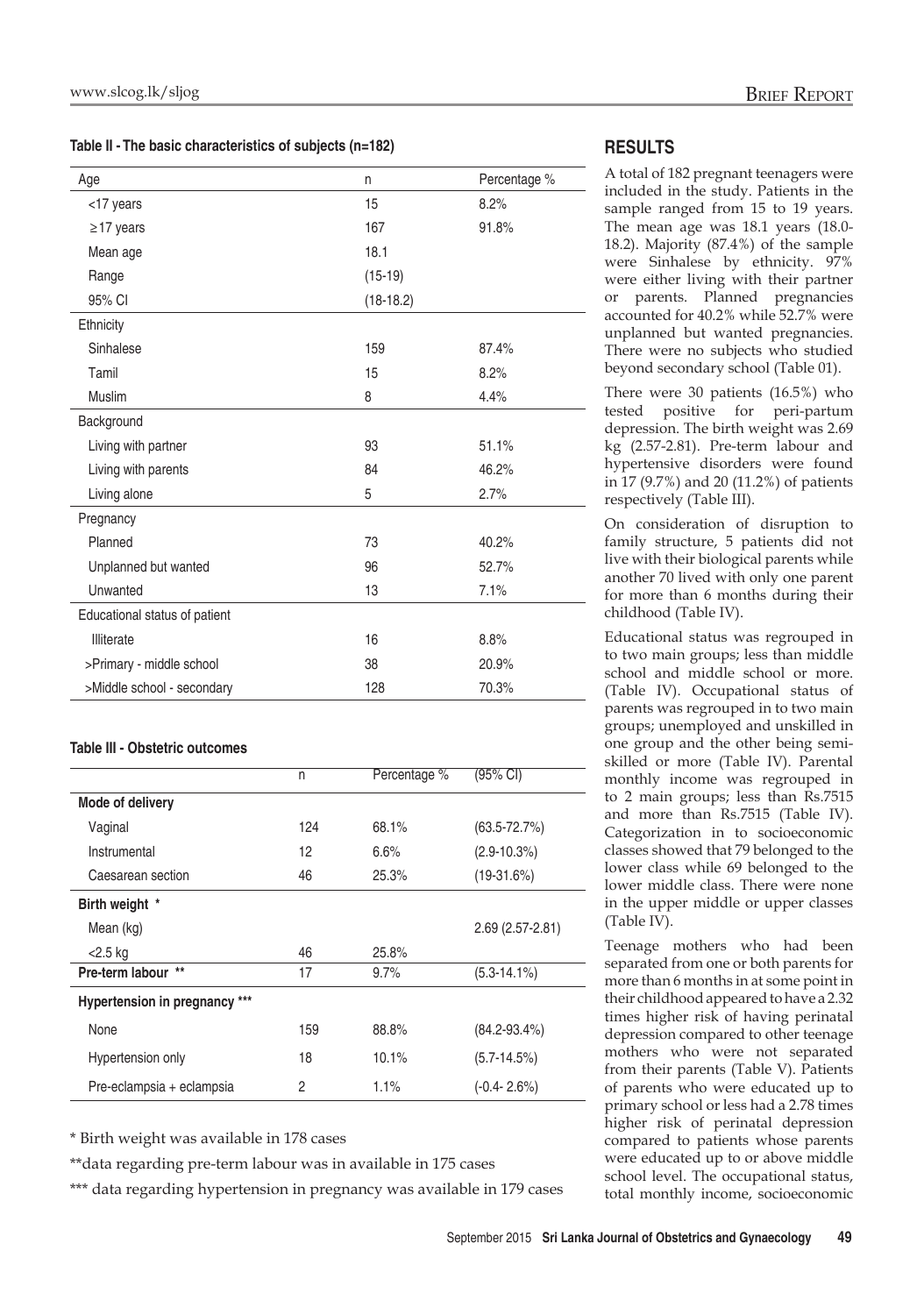class of parents, educational status of the patient, pregnancy status and birth weight of the baby was not associated with perinatal depression (Table V). The immediate background of the patient had a bearing on the perinatal depression as three out of five patients who were living alone were screening test positive. Patients who lived with parents or partners did not have a higher risk of perinatal depression (Table V).

|                                  | n   | Percentage %             | (95% CI)          |
|----------------------------------|-----|--------------------------|-------------------|
| Family structure *               |     |                          |                   |
| Lived with 0 or 1 parent         | 75  | 42.9%                    | $(35.6 - 50.2%)$  |
| Lived with both parents          | 100 | 57.1%                    | $(49.8 - 64.4\%)$ |
| Educational status of parents ** |     |                          |                   |
| < Middle school                  | 51  | 30.7%                    | $(23.7 - 37.7%)$  |
| $\geq$ Middle school             | 115 | 69.3%                    | $(62.3 - 76.3%)$  |
| Occupation of parents ***        |     |                          |                   |
| Unemployed or unskilled          | 85  | 53.8%                    | $(46.0 - 61.6%)$  |
| Semi skilled or more             | 73  | 46.2%                    | $(38.4 - 54.0\%)$ |
| Monthly income of parents ****   |     |                          |                   |
| < 7515                           | 66  | 42.3%                    | $(34.6 - 50.0\%)$ |
| >7515                            | 90  | 57.7%                    | $(50.0 - 65.4%)$  |
| Socioeconomic class *****        |     |                          |                   |
| Upper                            | ٠   | $\overline{\phantom{a}}$ |                   |
| Middle                           | 69  | 46.6%                    | $(38.6 - 54.6%)$  |
| Lower                            | 79  | 53.4%                    | $(45.4 - 61.4%)$  |

\*data available for175 cases

\*\*data available for 166 cases, illiterate-10, up to primary school-41, up to middle school-111, up to secondary school-4.

\*\*\*data available for 158 cases, unemployed-13, unskilled job -72, semi-skilled job -29, skilled / technical grade  $job - 44.$ 

\*\*\*\*data available for 156 cases, < Rs.2506 in 10, Rs.2506 - 7515 in 56, Rs.7515 - 12526 in 41, Rs.12526 - 18744 in 27, Rs.18744 – 25054 in 22.

\*\*\*\*\*data available for 148 cases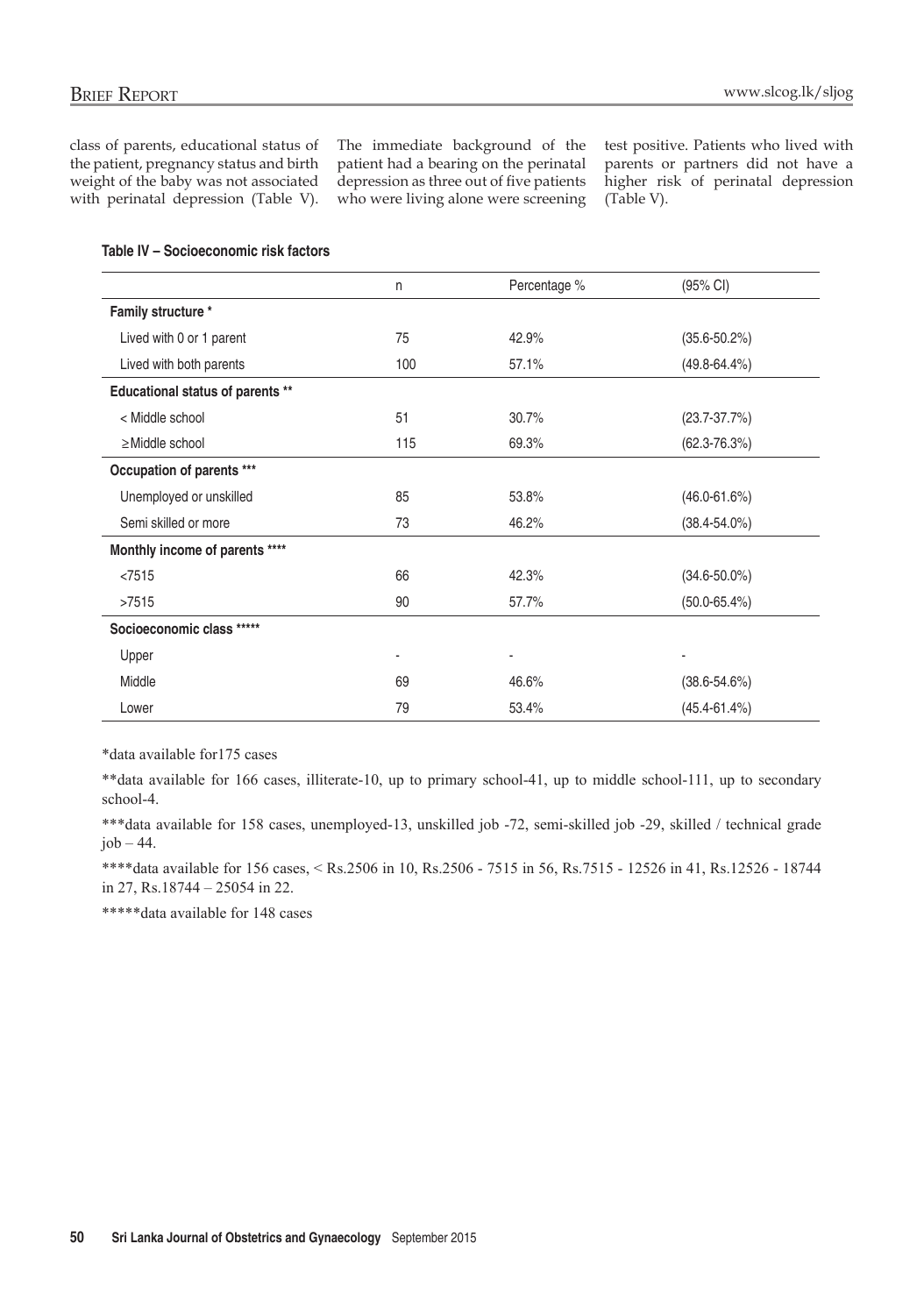#### **Table V – Perinatal depression and risk factors**

|                                                                                                                                                                                         | $n$ (%)                          | Odds ratio (95% CI)           | P value      |
|-----------------------------------------------------------------------------------------------------------------------------------------------------------------------------------------|----------------------------------|-------------------------------|--------------|
| <b>Family structure</b><br>Lived with both parents*<br>Lived with 0 or 1 parent                                                                                                         | 100(57.1)<br>75 (42.9)           | 1<br>2.32 (0.97-5.58)         | 0.01         |
| <b>Educational status of parents</b><br>$\geq$ Middle school*<br>≤Primary school                                                                                                        | 115 (69.3)<br>51 (30.7)          | 1<br>2.78 (1.15-6.74)         | 0.01         |
| Occupation of parents<br>Semi skilled or more*<br>Unemployed or unskilled                                                                                                               | 73 (46.2)<br>85 (53.8)           | 1<br>$0.92(0.36 - 2.34)$      | 0.84         |
| Monthly income of parents<br>$≥$ Rs 7515/=*<br><rs 7515="" =<="" td=""><td>90 (57.7)<br/>66 (42.3)</td><td>1<br/>1.25 (0.52-2.98)</td><td>0.59</td></rs>                                | 90 (57.7)<br>66 (42.3)           | 1<br>1.25 (0.52-2.98)         | 0.59         |
| Socioeconomic class of parents<br>Middle*<br>Lower                                                                                                                                      | 69 (46.6)<br>79 (53.4)           | 1<br>$0.52(0.22 - 1.23)$      | 0.102        |
| <b>Educational status of patient</b><br>≥Middle school*<br><primary school<="" td=""><td>128 (70.3)<br/>54 (29.7)</td><td>1<br/><math>1.3(0.55-3.05)</math></td><td>0.51</td></primary> | 128 (70.3)<br>54 (29.7)          | 1<br>$1.3(0.55-3.05)$         | 0.51         |
| <b>Background of patient</b><br>Living with parents*<br>Living with partner<br>Living alone**                                                                                           | 84 (46.2)<br>93(51.1)<br>05(2.7) | 1<br>$0.92(0.41 - 2.05)$<br># | 0.82<br>0.22 |
| <b>Pregnancy status</b><br>Planned*<br>Unplanned or unwanted                                                                                                                            | 73 (40.1)<br>96 (52.7)           | 1<br>$0.99(0.44 - 2.24)$      | 0.98         |
| Low birth weight of baby<br>$>2.5$ kg <sup>*</sup><br>≤2.5 $kg$                                                                                                                         | 132 (74.2)<br>27 (25.8)          | 1.22 (0.45-2.35)              | 0.92         |

\*reference category

\*\*Fisher exact test result was taken.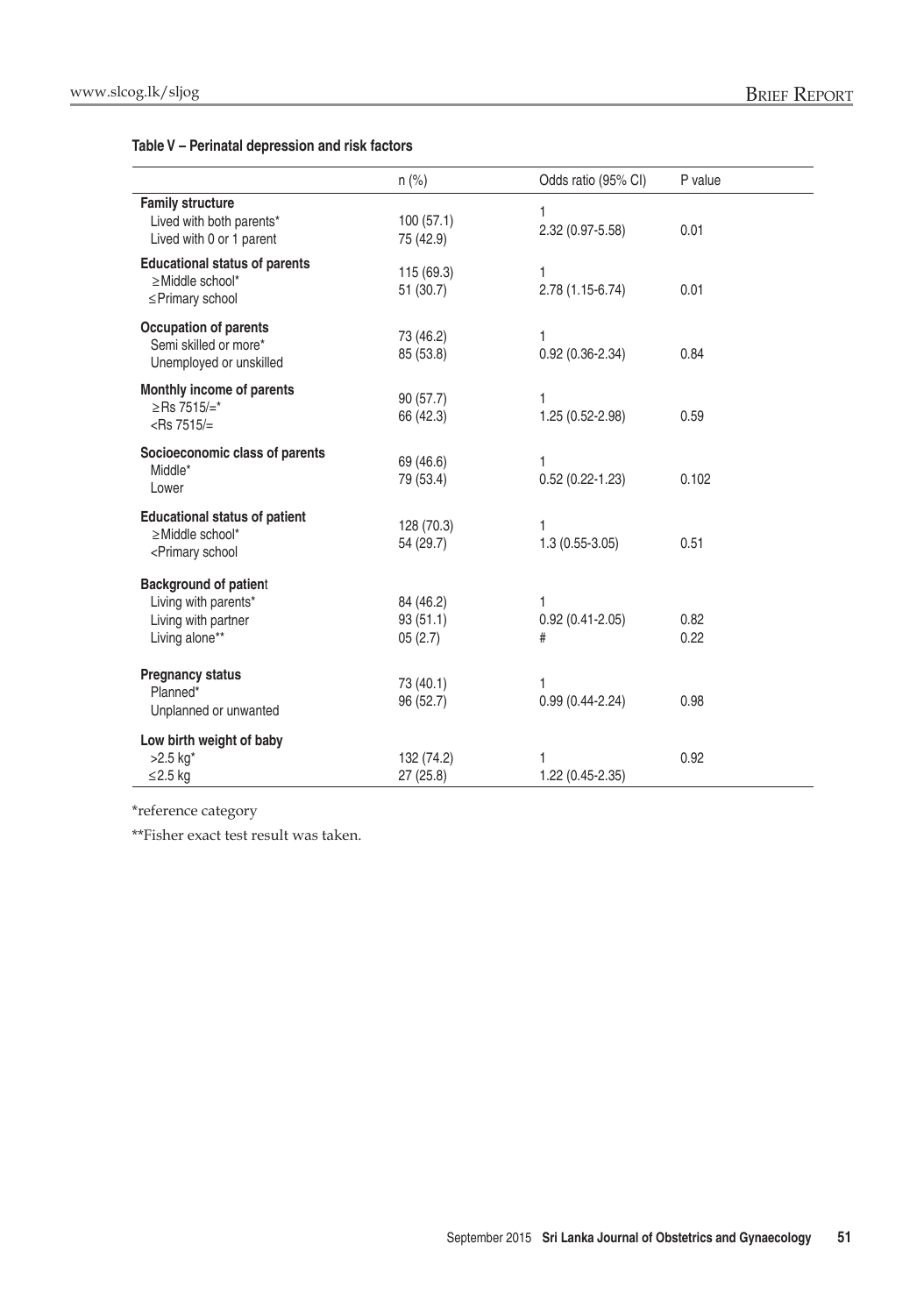### **Discussion**

Teenage pregnancy proportions by ethnicity in the study were lower than the ethnic proportions in the community unlike in the US where a higher rate was observed among minority black and Hispanic communities<sup>22,23</sup>. This may suggest that ethnicity may not be a risk factor for teenage pregnancy in Sri Lanka.

It is possible to assume that a majority of the study sample had a satisfactory support structure as they were living with their partner or parents, a finding that transcends ethnic, socioeconomic barriers in an Asiatic culture. However the reason for living with parents instead of their partners was not assessed and neither was it assessed whether the subject was satisfied in either of the backgrounds.

In this study almost sixty percent of the pregnancies were either unplanned or unwanted, which was comparable to a similar study done in Galle, Sri Lanka, however both studies were hospital based studies<sup>24</sup>. Of the teenagers who were delivering 7% were unwanted pregnancies even at this juncture. Whether this group of patients represents the true amount of unwanted pregnancies is doubtful as some patients may have opted for termination even if it is illegal in the present day legal backdrop.

Caesarean section rate was higher compared to other studies done in Sri Lanka which may be due to a change in obstetric practice as data in these studies were almost fifteen years old 15,25. The setting also may be a factor as tertiary hospitals were found to have a higher rate of caesarean section compared to provincial hospitals<sup>25</sup>.

The general improvement in living standards may explain the improved rate of low birth weight in our study 15,26. The rate of hypertension in pregnancy was very much higher than available figures from Sri Lanka 15.

Disruption to family was shown to be associated with adolescent pregnancy, a trend that was observed in our study as well<sup>4</sup>. This may seem plausible in the context of a deprived socioeconomic background necessitating parents to seek employment in the security forces or work abroad as housemaids.

The immediate background of the patient; i.e. whether they were living with their parents or their partner did not appear to have a bearing on perinatal depression unless they were alone, in which case there was a high risk of perinatal depression.

Disruption to family structure during childhood was shown to be associated with a tendency for depression, which may be due to the predisposition of risk factors for depression itself such as poverty and abuse. Subgroup analysis of risk factors showed that if the parents of a teenage mother were educated up to primary school or less she would be at a higher risk of depression. However the occupation of parents and the combined parental monthly income were not associated with a risk of depression. This may be due to disparities of income and occupation that may not necessarily mirror the educational level or the presence of a supportive network for the patients which may have countered the negative effects of poverty  $27$ . An unplanned pregnancy or a low birth weight baby was not associated with depression, a fact that may further substantiate the possibility of a good supportive network in these patients in spite of their poverty.

As information of parents regarding occupation, educational level and parental income were obtained through patients there would have been some degree of inaccuracy as it was not always possible to verify the information through parents themselves as they were not always present. Another limitation was that emotional stresses may have affected the EPDS score as it was administered on day one. However the EPDS test is a screening test for perinatal depression and its true value lies in its predictive value. Furthermore if it was administered at a later date following discharge the dropout rates would have been much higher as these patients are not from 'ideal' backgrounds.

### **Conclusion**

Socioeconomic factors leading to adolescent pregnancy are quite different compared to other countries as they were not prevalent in ethnic

minorities and appeared to have adequate social support. Disruption to family structure and socioeconomic background of the parents were risk factors for teenage pregnancy. There was a significant amount of unwanted pregnancies even at term, a fact that suggests that the true magnitude of the problem may be far worse when taking in to account the likelihood of abortion, albeit illegal in Sri Lanka. ■

# **References**

- Singh S, Darroch JE. Adolescent pregnancy and childbearing: levels and trends in developed countries. Family Planning Perspectives 2000; 32(1):14-23.
- 2. Family Health Bureau. National Statistics. Available from http://fhb.health.gov.lk/ web/index.php?option=com\_
- 3. Mari Imamura, Tucker J. Factors associated with teenage pregnancy in the European Union countries: a systematic review. Eur J Public Health 2007 17(6):630-636.
- 4. Vikat A, Rimpelä A, Kosunen E, Rimpelä M. Sociodemographic differences in the occurrence of teenage pregnancies in Finland in 1987–1998: a follow up study. J Epidemiol Community Health 2002; 56:659–668.
- 5. Bonell C, Allen E, Strange V, et al. The effect of dislike of school on risk of teenage pregnancy: testing of hypothesis using longitudinal data from a randomized trial of sex education. J Epidemiol Community Health 2005; 59:223–230.
- 6. Fraser AM, Brokert JE, Ward RH. Association of young maternal age with adverse reproductive outcomes. N Engl J Med 1995; 332:1113-1117.
- 7. Scholl TO, Hediger ML, Belsky DH. Prenatal care and maternal health during adolescent: a review and meta-analysis. J Adolesc Health 1994; 15:444-456.
- 8. Kumar A, Singh T et al. Outcome of teenage pregnancy. Indian J Pediatr 2007; 74(10):927-931.
- 9. Olausson PO, Cnattingius S, Haglund B. Teenage pregnancies and risk of late fetal death and infant mortality. BJOG 1999;106:116-121.
- 10. Mitsuhiro SS, Chalem E, Moraes Barros MC, Guinsburg R, Laranjeira R. Brief report: Prevalence of psychiatric disorders in pregnant teenagers. J Adolesc. 2009;32(3):747-752.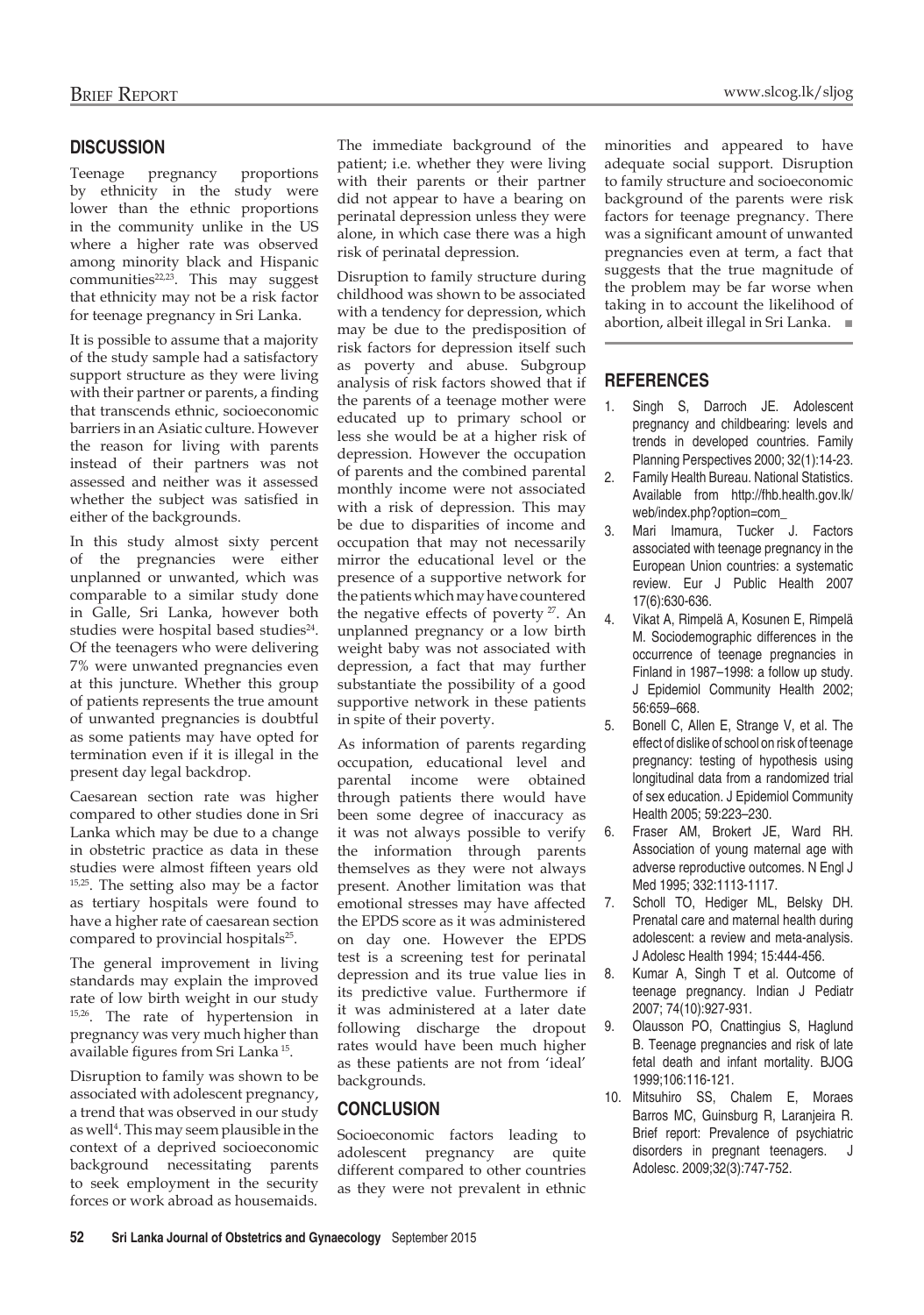- 11. Wisner KL, Parry BL, Piontek CM. Postpartum depression. N Engl J Med 2002; 347:194-199.
- 12. Goonewardene M. The adolescent girl. Ceylon Med J. 2002 47(4): 111-114.
- 13. Horgan RP, Kenny LC. Management of teenage pregnancy. TOG 2007;9:153 – 158.
- 14. Mahavarkar SH, Madhu CK, Mule VD. A comparative study of teenage pregnancy. J Obstet Gynaecol 2008;28(6):604-7. doi: 10.1080/01443610802281831.
- 15. Weerasekera D. Adolescent pregnancies – is the outcome different? Ceylon Med J; 1997; 42, 16-17.
- 16. Davey DA, MacGillivray I. The classification and definition of the hypertensive disorders of pregnancy. Am J Obstet Gynecol 1988; 158:892-898.
- 17. Cox JL, Holden JM, Sagovsky R. Detection of postnatal depression: development of the 10-item Edinburgh Postnatal Depression Scale. Br J Psychiatry 1987; 150:782-786.
- 18. Rowel D, Jayawardena P. Validation of the Sinhala translation of the Edinburgh postnatal depression scale. Ceylon Med J 2008;53(1): 10-13.
- 19. Benjamin D, Chandramohan A etal. Validation of the Tamil version of Edinburgh Post-partum depression scale. J Obstet Gynaecol India 2005; (55(3):241-243.
- 20. Kumar N, Shekhar P. Kuppuswamy's socioeconomic status scale-updating for 2007. Indian J Pediatr 2007; 74(12):1131- 1132.
- 21. Asian Development Bank. 2005 International comparison program in Asia and the pacific. Purchasing power parities and real expenditure. Manila: Asian development bank, 2007; 40.
- 22. Department of Census and Statistics Sri Lanka. Brief analysis of population and housing characteristics. p 10. Available from URL: http://www.statistics.gov.lk/ PopHouSat/PDF/p7%20population%20 and%20Housing%20Text-11-12-06.pdf (Accessed on 1st July 2011)
- 23. Centers for Disease Control and Prevention (CDC). National and statespecific pregnancy rates among adolescents: United States, 1995-1997. MMWR Morbidity and Mortality Weekly Report 2000; 49:605-611.
- 24. Gunaratna K, Goonewardene M. Teenage pregnancy and contraception. Sri Lanka Journal of Obstetrics and Gynaecology 2001; 23, 15-19.
- 25. Gunasekara PC, Wijesinghe PS, Goonewardene IMR. Caesarean section rate is rising. Ceylon Med J 2001; 46:147- 150.
- 26. Department of Census and Statistics Sri Lanka. Poverty indicators. Household income and expenditure survey. 2009-10 2011; 1( 2):2
- 27. Phillips M. L. Treating post partum depression 2011. American Psychological Association 2011; 42(2):46. Available from URL: http://www. apa.org/monitor/2011/02/postpartum. aspx (Accessed on 20th July 2011)